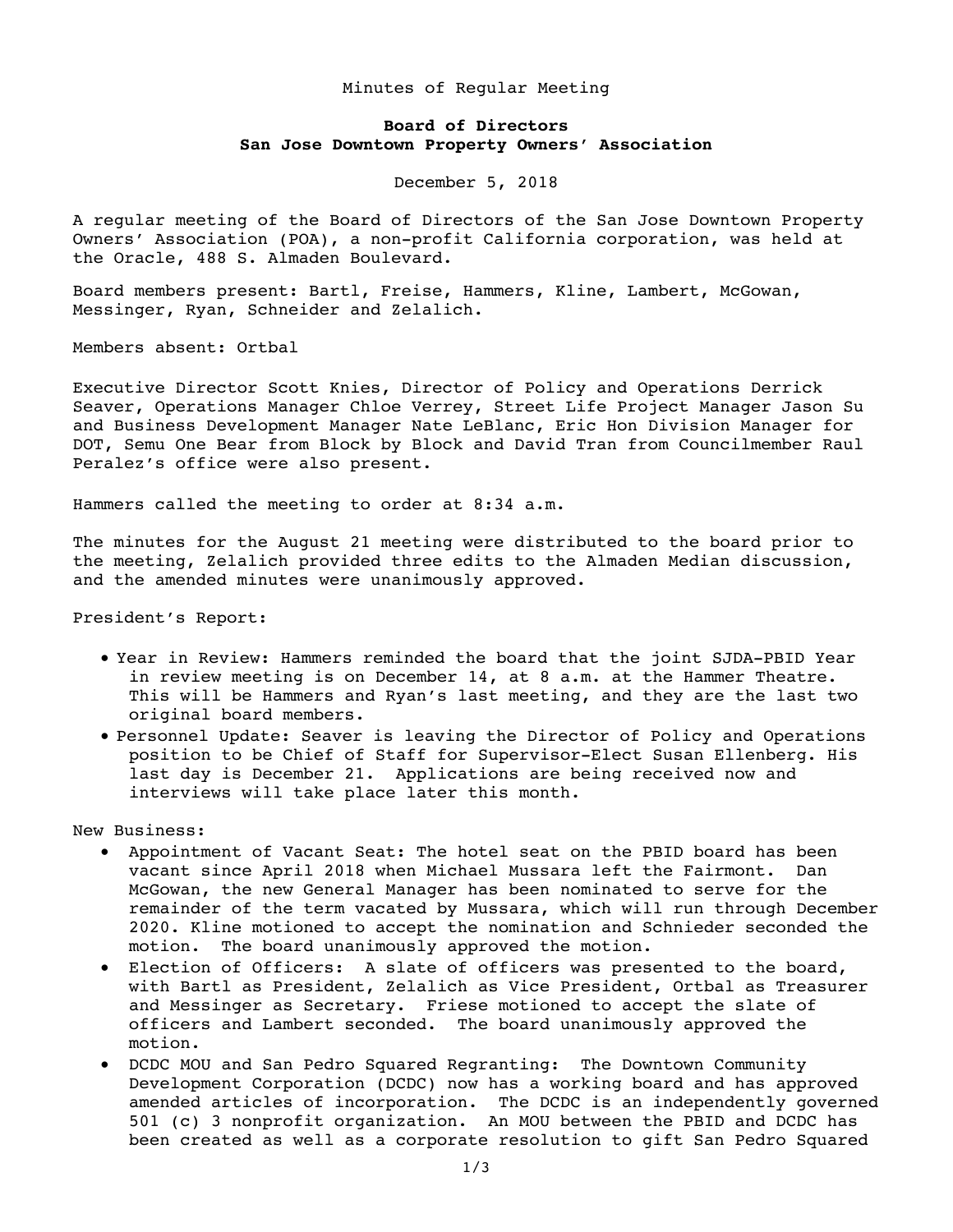to the DCDC. This project was originally intended to be a DCDC project, but could not because it did not have board or funding at the time of the initial grant for San Pedro Squared. Ultimately San Pedro Squared became a project of the PBID.

Zelalich asked for clarification as to why San Pedro Squared became a project of the PBID and what is the makeup of the DCDC board. Staff saw San Pedro Squared as model of the type of capital project that DCDC will undertake, but the lack of board and funding at the time of project inception resulted in the PBID taking control of San Pedro Squared. Regranting San Pedro Squared gives the DCDC board a completed project to manage, as well as an example to provide when fundraising for future projects.

The DCDC board can have a maximum of 13 board members. Current board members come from the private sector, as well as Councilmember Peralez, County Board of Supervisor Chavez and State Assemblymember Kalra. Knies is a board member as well.

Hammers and Zelalich asked for clarification as to whether or not the DCDC will take over all capital projects and the PBID will move away from these types of projects. Knies shared that the PBID has discretion over what types of projects the PBID undertakes. Kline suggested that the board begins to think long term about what the PBID takes on, and work to define the role of the PBID in capital projects. Knies shared that the DCDC is still in it's infancy as a board and is currently focused on creating a fundraising plan. They are not at the point yet where they know what their project design role is. Zelalich suggested joint DCDC-PBID board to help set goals, and define the relationship between the two entities. Knies shared that the DCDC board is looking to PBID to share knowledge and experience on capital projects.

Hammers asked for clarification on what the PBID loses and gains with this MOU. The PBID will gain a partnership with a charitable organization that is a better fit as a fiscal sponsor over the San Jose Downtown Foundation. With the DCDC using San Pedro Squared to leverage new fundraising opportunities, the PBID could benefit from the increased fundraising capacity of the DCDC.

Friese asked for clarification of staff's role with the DCDC. The Director of Policy and Ops staffs the DCDC, with the PBID team providing minimal support at this time. The DCDC is governed by bylaws versus management plan as the PBID is.

San Pedro Squared regranting would transfer the project from PBID to DCDC as an in-kind grant with a \$600,000 total value. Rent generated from San Pedro Squared would go to DCDC. Maintenance cost and responsibility would also fall to DCDC than PBID. Messinger made a motion to accept the MOU and corporate resolution, Zelalich seconded. The board unanimously approved the motion. Kline reqested that the DCDC bylaws be provided to the PBID board.

Staff Reports:

• Operations Report: Verrey presented highlights from the Operations Report on pages 5-8 in the agenda packet.